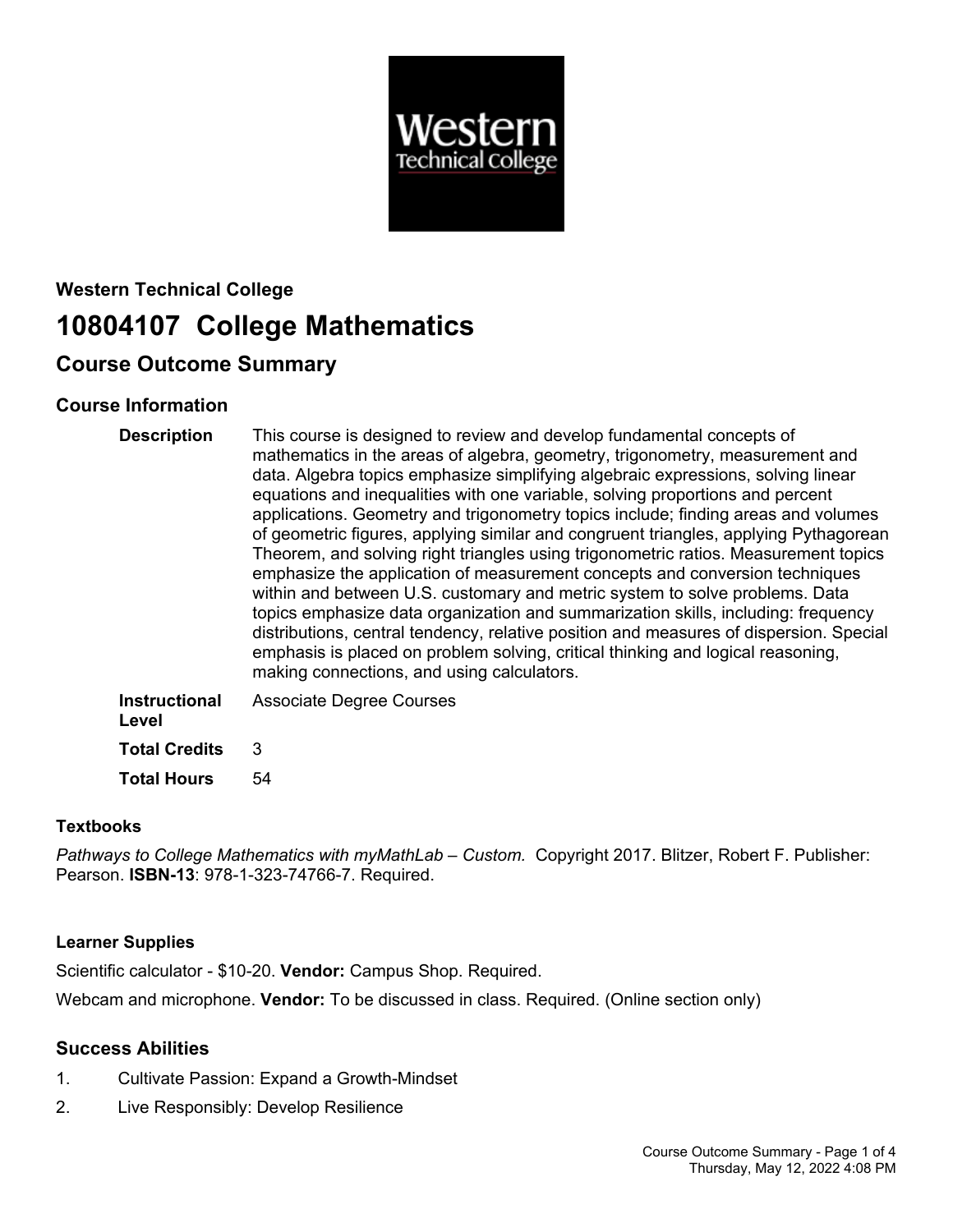- 3. Live Responsibly: Foster Accountability
- 4. Refine Professionalism: Improve Critical Thinking

## **Course Competencies**

#### **1. Simplify algebraic expressions.**

#### **Assessment Strategies**

- 1.1. by simplifying algebraic expression problems
- 1.2. given written problems and calculator
- 1.3. Written Objective Test

#### **Criteria**

#### *You will know you are successful when*

- 1.1. you perform operations on rational numbers.
- 1.2. you simplify expression using the order of operations.
- 1.3. you solve applied problems.

#### **Learning Objectives**

- 1.a. Calculate using fractions, decimals, and using scientific notation with order of operations.
- 1.b. Simplify algebraic expressions using distributive property, like terms, and rules of exponents.

#### **2. Solve equations.**

#### **Assessment Strategies**

- 2.1. by solving equation problems
- 2.2. given written problems and calculator<br>2.3. Written Objective Test
- Written Objective Test

#### **Criteria**

#### *You will know you are successful when*

- 2.1. you solve equations in one variable.
- 2.2. you manipulate formulas and solve literal equations.
- 2.3. you solve applied problems.

#### **Learning Objectives**

- 2.a. Solve linear equations, including fractional and decimal coefficients.
- 2.b. Manipulate formulas to solve for a variable (literal equations).

#### **3. Solve ratio and proportion applications.**

#### **Assessment Strategies**

- 3.1. by solving ratio and proportion application problems
- 3.2. given written problems and calculator
- 3.3. Written Objective Test

#### **Criteria**

#### *You will know you are successful when*

- 3.1. you solve ratios and proportions.
- 3.2. you solve for missing quantities in percent problems.
- 3.3. you solve financial problems involving percent (interest, finance charges, sale prices, credit transactions, etc.).

#### **Learning Objectives**

- 3.a. Solve proportions.
- 3.b. Find a unit rate.
- 3.c. Solve problems involving percent, percent of change, business applications.

#### **4. Graph linear equations.**

#### **Assessment Strategies**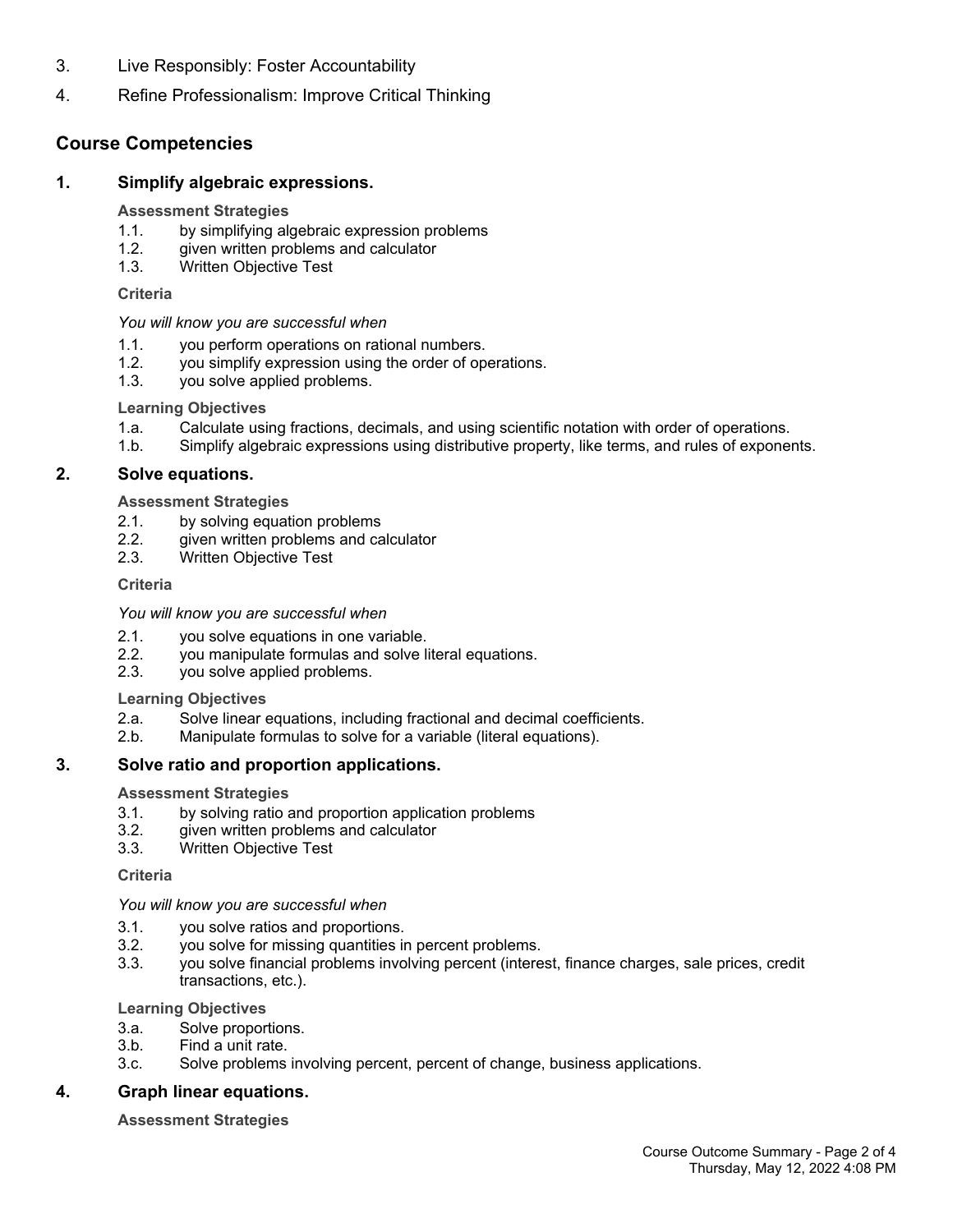#### 4.1. by graphing linear equations

4.2. Written Objective Test

#### **Criteria**

*You will know you are successful when*

4.1. you graph linear equations.

#### **Learning Objectives**

- 4.a. Graph linear equations in two variables by making a table of values.
- 4.b. Graph linear equations in two variables using the slope intercept method.
- 4.c. Graph linear equations in two variables using intercepts.
- 4.d. Graph horizontal and vertical lines.

#### **5. Apply geometric concepts.**

#### **Assessment Strategies**

- 5.1. by applying geometric concepts to solve problems
- 5.2. given written problems and calculator
- 5.3. Written Objective Test

#### **Criteria**

#### *You will know you are successful when*

- 5.1. you find perimeter of plane figures including composites (having more than one basic shape).
- 5.2. you find area of plane figures including composites.
- 5.3. you find volume and surface area of geometric solids including composites.
- 5.4. you solve problems involving similar and congruent triangles.
- 5.5. you use the Pythagorean Theorem to solve for the unknown side of a right triangle.

#### **Learning Objectives**

- 5.a. Compute perimeter of plane figures including composites (having more than one basic shape).
- 5.b. Compute area of plane figures including composites.
- 5.c. Compute volume and surface area of geometric solids including composites.
- 5.d. Solve problems involving similar and congruent triangles.
- 5.e. Solve problems using the Pythagorean Theorem.

#### **6. Use measurement concepts (both U.S. customary and metric) to solve problems.**

#### **Assessment Strategies**

- 6.1. by solving measurement problems
- 6.2. given written problems and calculator<br>6.3. Written Obiective Test
- Written Objective Test

#### **Criteria**

#### *You will know you are successful when*

- 6.1. you convert measurements within the metric system.
- 6.2. you convert measurements within the U.S. customary system.
- 6.3. you convert between U.S. and metric systems.
- 6.4. you convert area and volume measurements.
- 6.5. you express measurements with correct precision and accuracy.
- 6.6. you estimate conversions without a calculator.

#### **Learning Objectives**

- 6.a. Convert measurements within and between the metric system and the U.S. customary system.
- 6.b. Convert area and volume measurement units.

#### **7. Summarize data.**

#### **Assessment Strategies**

- 7.1. by organizing data and summarizing results
- 7.2. given data sets
- 7.3. given written problems and calculator
- 7.4. Written Objective Test